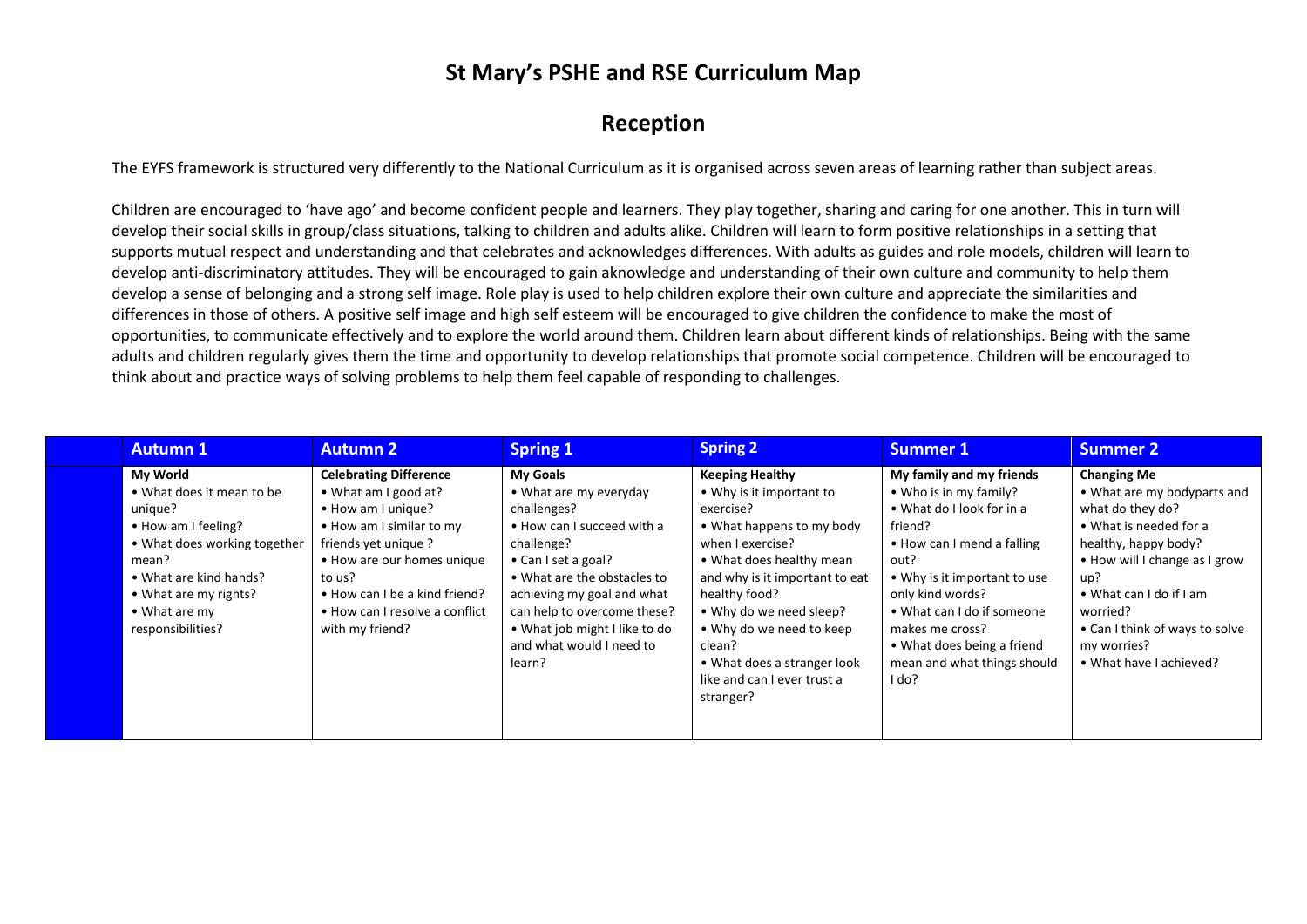|            | <b>Autumn 1</b>                                                                                                                                                                                                                                                                                                                                                                                                                         | <b>Autumn 2</b>                                                                                                                                                                                                                                                                                                                                                                                                            | <b>Spring 1</b>                                                                                                                                                                                                                                                                                                                                                                                           | <b>Spring 2</b>                                                                                                                                                                                                                                                                                                                                                                              | <b>Summer 1</b>                                                                                                                                                                                                                                                                                                                                                                                                                       | <b>Summer 2</b>                                                                                                                                                                                                                                                                                                                                                                                                                            |
|------------|-----------------------------------------------------------------------------------------------------------------------------------------------------------------------------------------------------------------------------------------------------------------------------------------------------------------------------------------------------------------------------------------------------------------------------------------|----------------------------------------------------------------------------------------------------------------------------------------------------------------------------------------------------------------------------------------------------------------------------------------------------------------------------------------------------------------------------------------------------------------------------|-----------------------------------------------------------------------------------------------------------------------------------------------------------------------------------------------------------------------------------------------------------------------------------------------------------------------------------------------------------------------------------------------------------|----------------------------------------------------------------------------------------------------------------------------------------------------------------------------------------------------------------------------------------------------------------------------------------------------------------------------------------------------------------------------------------------|---------------------------------------------------------------------------------------------------------------------------------------------------------------------------------------------------------------------------------------------------------------------------------------------------------------------------------------------------------------------------------------------------------------------------------------|--------------------------------------------------------------------------------------------------------------------------------------------------------------------------------------------------------------------------------------------------------------------------------------------------------------------------------------------------------------------------------------------------------------------------------------------|
| ᆏ<br>Cycle | <b>Rights and responsibilities 1</b><br>• Who should I ask for help<br>when • I am worried?<br>. How can I help to make my<br>class a safe and fair place?<br>• What is co-operation and<br>how can I work<br>cooperatively?<br>• Can I recognise<br>consequences of my choices?                                                                                                                                                        | <b>Friendships 1</b><br>• Why do people sometimes<br>make assumptions about boys<br>and girls? (stereotypes)<br>• Why is it important that we<br>are not all the same?<br>• Why does bullying happen?<br>• Can I recognise what is right<br>and wrong and how to look<br>after myself?<br>• What does it feel to be a<br>friend and have a friend?<br>• How are we different and<br>how can it be good to be<br>different? | <b>Working with others</b><br>• Can I choose a realistic goal<br>and think about how to<br>achieve it.<br>• Can I tell you my strengths<br>as a • and persevere with a<br>task even when I find it<br>difficult?<br>• Do I find it easier to work<br>with some people than<br>others?<br>• Can I work cooperatively<br>with a group?<br>. How does it feel to<br>contribute to the success of a<br>group? | <b>Medicines and Healthy Eating</b><br>• What keeps my body<br>healthy?<br>• Can I recognise a relaxed<br>and stressed feeling and the<br>impact on learning?<br>. How do medicines work in<br>my body and why is important<br>to use them safely?<br>. Which foods do I need every<br>day to keep me healthy?<br>. Why do I need nutritious<br>food?<br>What could make a healthy<br>snack? | <b>Relationships 1</b><br>• What makes my family<br>special and why it is<br>important to share and<br>cooperate?<br>• What forms of physical<br>contact are acceptable within<br>my family?<br>• What can cause conflict<br>with my friends?<br>• What is a secret and who<br>can I talk to if I am worried?<br>• Which adults can I trust to<br>help me?<br>• How can I show my<br>appreciation of adults who<br>are special to me? | <b>Changes 1</b><br>• What is a life cycle and how<br>does change happen?<br>• What are the natural<br>changes that happen as<br>people grow older?<br>. How has my body changed<br>since I was a baby and how<br>will I change as I grow up?<br>• How are girls' and boys'<br>bodies different and which<br>parts are private?<br>• What sorts of touch are<br>there and what can I do if I<br>don't like being touched a<br>certain way? |
| 2<br>Cycle | <b>Rights and Responsibilities 2</b><br>• What does safe mean and<br>where and when do I feel<br>safe?<br>• How does it feel to belong?<br>• What are my rights and<br>responsibilities as a member<br>of my class?<br>• What are our rights and<br>responsibilities for our class to<br>be a safe and good place to<br>learn?<br>. How does it feel to be proud<br>of an achievement?<br>• What are the consequences<br>of my choices? | <b>Friendships 2</b><br>• How am I the same as my<br>friends?<br>. How am I different from my<br>friends?<br>. How does it feel to be<br>bullied?<br>. What can I do if I or another<br>child is being bullied?<br>• How can I make a new<br>friend?<br>. How am I special and<br>unique?                                                                                                                                  | Goals<br>. What does it feel like to<br>achieve a goal?<br>. How do I learn and achieve<br>my goals?<br>. How can I work well with a<br>partner?<br>. How does it feel to meet a<br>new challenge that will<br>stretch our learning?<br>• What obstacles might stop<br>us from achieving our goal?<br>. How does it feel to achieve<br>a goal?                                                            | <b>Healthy Choices</b><br>• What is healthy and<br>unhealthy and how can I keep<br>myself healthy?<br>. What healthy lifestyle<br>choices can I make?<br>• How can I stay safe at<br>home?<br>. How can I help myself when<br>I am poorly and why<br>medicines must be used<br>properly?<br>. How can I stay safe when<br>crossing the road?<br>. How can I keep clean and<br>healthy?       | <b>Family &amp; friends</b><br>. How does it feel to belong<br>to my family and what other<br>types of family are there?<br>• What is a good friend?<br>. How should I greet my<br>friends?<br>. Who can help me at school<br>and how can I ask for help?<br>• What are my qualities as a<br>person and as a friend?<br>. Who is special to me and<br>why?                                                                            | <b>Changes 2</b><br>. What are the life cycles of<br>some animals and humans?<br>. How have I changed since I<br>was a baby?<br>• When is it right for us to talk<br>about our private parts and<br>which names shall we use?<br>. What have I learnt and what<br>new things may I learn as I get<br>older?<br>. How can I cope with my<br>feelings about different kinds<br>of change?                                                    |

# **Infants (Years 1 and 2)**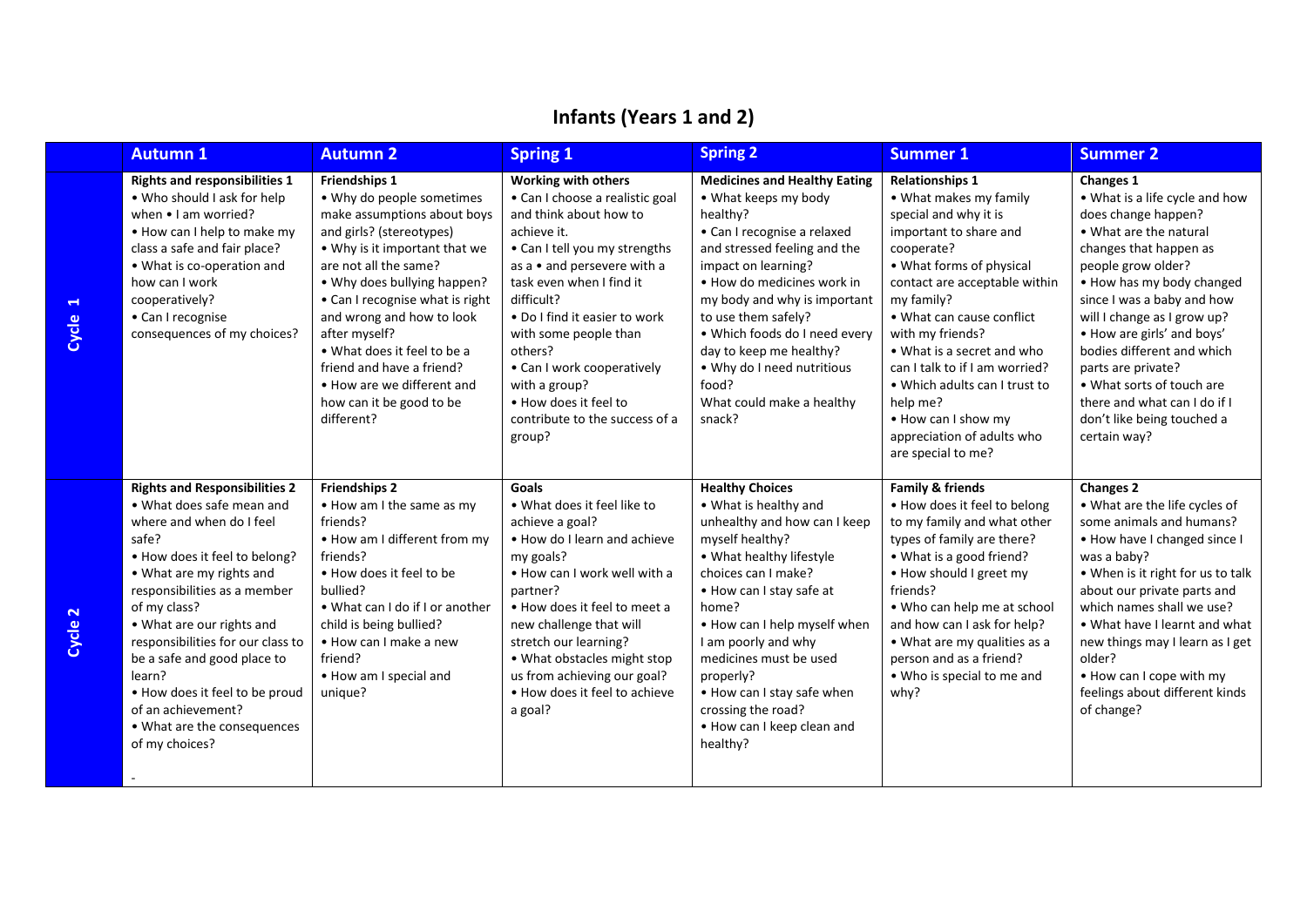## **Lower Juniors (Years 3 and 4)**

|                                  | <b>Autumn 1</b>                                                                                                                                                                                                                                                                                                                                                                                                                                                                | <b>Autumn 2</b>                                                                                                                                                                                                                                                                                                                                                                                                                                    | <b>Spring 1</b>                                                                                                                                                                                                                                                                                                                                                                                                             | <b>Spring 2</b>                                                                                                                                                                                                                                                                                                                                                                                                                                                                       | <b>Summer 1</b>                                                                                                                                                                                                                                                                                                                                                                                                                                                        | <b>Summer 2</b>                                                                                                                                                                                                                                                                                                                                          |
|----------------------------------|--------------------------------------------------------------------------------------------------------------------------------------------------------------------------------------------------------------------------------------------------------------------------------------------------------------------------------------------------------------------------------------------------------------------------------------------------------------------------------|----------------------------------------------------------------------------------------------------------------------------------------------------------------------------------------------------------------------------------------------------------------------------------------------------------------------------------------------------------------------------------------------------------------------------------------------------|-----------------------------------------------------------------------------------------------------------------------------------------------------------------------------------------------------------------------------------------------------------------------------------------------------------------------------------------------------------------------------------------------------------------------------|---------------------------------------------------------------------------------------------------------------------------------------------------------------------------------------------------------------------------------------------------------------------------------------------------------------------------------------------------------------------------------------------------------------------------------------------------------------------------------------|------------------------------------------------------------------------------------------------------------------------------------------------------------------------------------------------------------------------------------------------------------------------------------------------------------------------------------------------------------------------------------------------------------------------------------------------------------------------|----------------------------------------------------------------------------------------------------------------------------------------------------------------------------------------------------------------------------------------------------------------------------------------------------------------------------------------------------------|
| $\blacktriangleleft$<br>Cycle    | <b>Actions and rights</b><br>• How do my actions and<br>attitudes impact on others in<br>school and the community?<br>• Who makes up our school<br>community and how do they<br>help us learn?<br>. What is a democracy and how<br>does it work? (School Council)<br>. What are the five basic rights<br>for children?<br>• How do my actions affect<br>myself and others? Positive and<br>negative.<br>• Do actions have<br>consequences?<br>What is doing the 'right thing'? | <b>Being unique</b><br>. How does our first<br>impression of someone affect<br>what we think of them?<br>• What assumptions and<br>thoughts influence our<br>perception of people?<br>• Why should we accept<br>people for who they are?<br>• Is it easy to spot bullying<br>and why might someone<br>bully someone else?<br>$\bullet$ Why might a<br>witness/bystander join in<br>bullying?<br>• What is special about me<br>and makes me unique? | <b>Positive attitudes</b><br>. What dreams do you have for<br>the future and how do they<br>make you feel?<br>. How can we make a plan and<br>set new goals even if there<br>have been setbacks?<br>. What does it mean to be<br>resilient and to have a positive<br>attitude?<br>. How can I work out the steps<br>to take to achieve a goal, and<br>do this successfully as part of a<br>group?<br>**Mental Health Week** | <b>Healthy lifestyles</b><br>• How are friendships formed<br>and how can I manage my<br>emotions in friendships?<br>• How do groups form<br>different dynamics?<br>• How does smoking affect<br>health and what are the<br>reasons some people smoke?<br>• What are the effects of<br>alcohol and why do people<br>drink alcohol?<br>. How might people put<br>pressure on me and how do I<br>resist it?<br>. How do I know what is right<br>and wrong and how can I be<br>assertive? | <b>Special Relationships</b><br>• What relationships am I part<br>of and how does it feel to be<br>part of different relationships?<br>. How to identify someone I<br>love and show how they are<br>special to me?<br>· How do most people feel<br>when they someone or<br>something they love?<br>• How to remember someone<br>we no longer see?<br>. How can I explain my point of<br>view on animal rights?<br>How do we feel when someone<br>is in our body space? | Growing up 1<br>• Where do my birth<br>characteristics come from?<br>• What are the parts of the<br>body needed to make a<br>baby?<br>• What happens to a girls<br>body to allow her to have a<br>baby?<br>• What is the circle of change<br>and how can it effect my life?<br>• What changes have already<br>happened and how do I feel<br>about these? |
| $\overline{\mathbf{r}}$<br>Cycle | Being responsible<br>• What have we achieved that<br>we are most proud of and how<br>do we celebrate these<br>achievements?<br>. What would we like to<br>achieve by the end of year 3?<br>. What are rules and how do I<br>make responsible choices and<br>ask for help?<br>. How do my actions affect<br>myself and others? Positive and<br>negative.<br>. How do I take responsibility<br>for my choices and actions?                                                       | <b>Valuing difference</b><br>• What makes up my family?<br>• How are families different?<br>• How do words affect<br>feelings and what are their<br>consequences?<br>• Why is it importance to give<br>and receive compliments and<br>how this makes someone<br>feel?<br>• What is Bullying?<br>• How can I help someone<br>who is being bullied?                                                                                                  | <b>Working together</b><br>. What steps do we need to<br>build confidence to share our<br>successes?<br>• What is Teamwork?<br>• How can you ensure<br>everyone in your team is heard<br>and use their strengths?<br>• What does it mean to be<br>challenged and how does this<br>feel?<br>** Mental Health Week**                                                                                                          | <b>Healthy lifestyles</b><br>• How does exercise affect<br>my body and why are my<br>heart and lungs so<br>important?<br>• How can I set myself a<br>fitness challenge?<br>• What are drugs and what is<br>my attitude towards them?<br>• What are things, people<br>and places that I need to<br>keep safe from?<br>. How do I stay safe at home<br>and what substances can<br>harm me?<br>. How can I respect my body<br>and how is it so complex?                                  | <b>Relationships</b><br>• What are the roles and<br>responsibilities of members of<br>my family?<br>• What contributes a good<br>friendship?<br>. How to be respectful to<br>friends/others and how to<br>resolve conflict including<br>online?<br>. What can I do if I feel unsafe?<br>. Who influences my life and<br>how do I show appreciation to<br>those around me?<br>• What is conflict and how can I<br>solve it?                                             | Growing up 2<br>• How do animals and<br>humans change over time?<br>. How do babies grow inside<br>their mothers and how does<br>this make me feel?<br>. How do boys and girls<br>bodies change on the<br>outside?<br>. How do boys and girls<br>bodies change on the inside?<br>• What are family<br>stereotypes?                                       |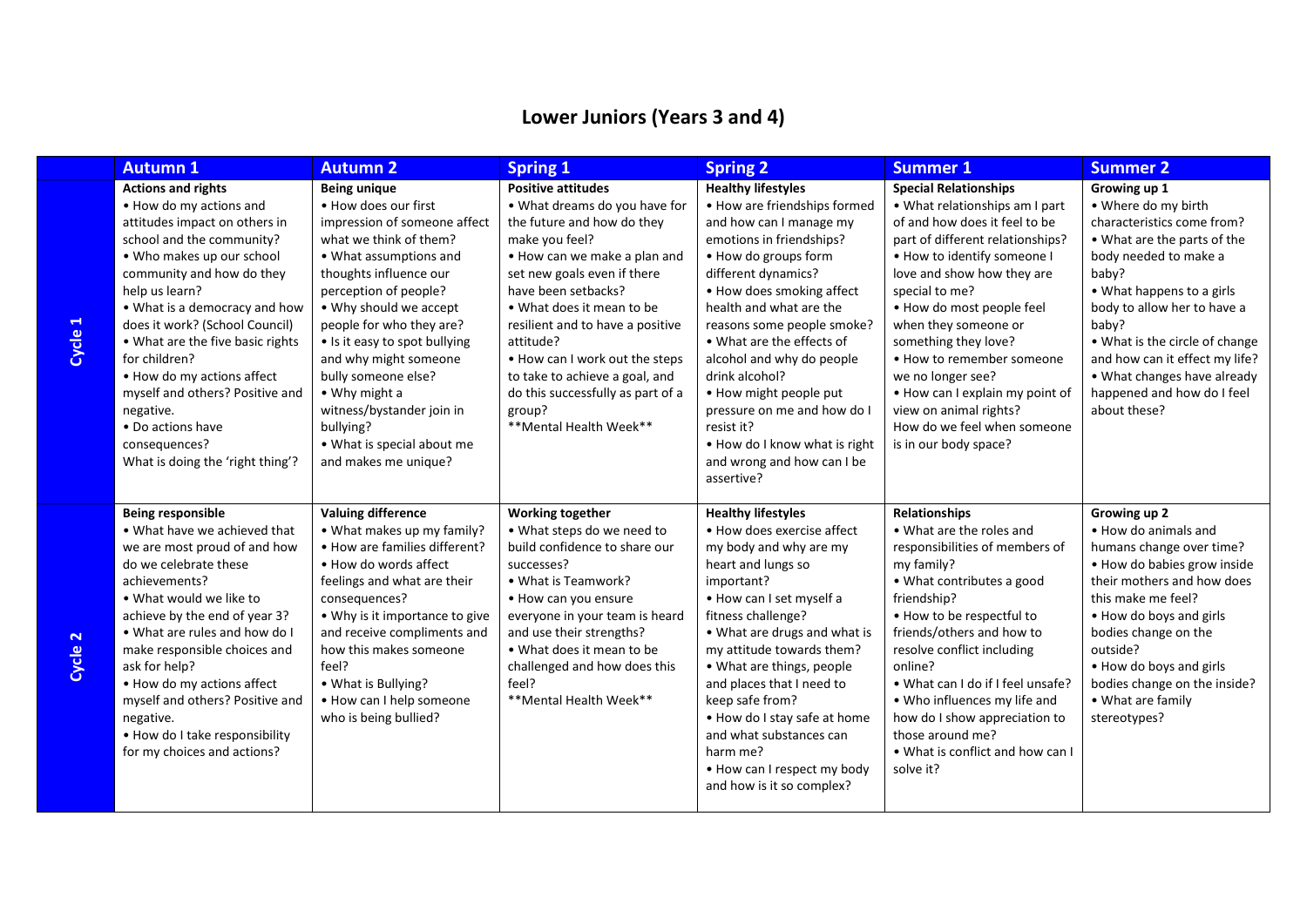# **Upper Juniors (Years 5 and 6) Cycle 1**

|                                   | <b>Autumn 1</b>                                                                                                                                                                                                                                                                                                                                                                                                                                                                                                       | <b>Autumn 2</b>                                                                                                                                                                                                                                                                                                                                                                                                                                                                                                                                                                | <b>Spring 1</b>                                                                                                                                                                                                                                                                                                                                                                                                                                                                                                    | <b>Spring 2</b>                                                                                                                                                                                                                                                                                                                                                                                                                                                                         | <b>Summer 1</b>                                                                                                                                                                                                                                                                                                                                                                                                                                      | <b>Summer 2</b>                                                                                                                                                                                                                                                                                                                                                                                                                                                                                                                                                                                                                         |
|-----------------------------------|-----------------------------------------------------------------------------------------------------------------------------------------------------------------------------------------------------------------------------------------------------------------------------------------------------------------------------------------------------------------------------------------------------------------------------------------------------------------------------------------------------------------------|--------------------------------------------------------------------------------------------------------------------------------------------------------------------------------------------------------------------------------------------------------------------------------------------------------------------------------------------------------------------------------------------------------------------------------------------------------------------------------------------------------------------------------------------------------------------------------|--------------------------------------------------------------------------------------------------------------------------------------------------------------------------------------------------------------------------------------------------------------------------------------------------------------------------------------------------------------------------------------------------------------------------------------------------------------------------------------------------------------------|-----------------------------------------------------------------------------------------------------------------------------------------------------------------------------------------------------------------------------------------------------------------------------------------------------------------------------------------------------------------------------------------------------------------------------------------------------------------------------------------|------------------------------------------------------------------------------------------------------------------------------------------------------------------------------------------------------------------------------------------------------------------------------------------------------------------------------------------------------------------------------------------------------------------------------------------------------|-----------------------------------------------------------------------------------------------------------------------------------------------------------------------------------------------------------------------------------------------------------------------------------------------------------------------------------------------------------------------------------------------------------------------------------------------------------------------------------------------------------------------------------------------------------------------------------------------------------------------------------------|
| $\mathrel{\blacksquare}$<br>Cycle | <b>Rights and responsibilities for</b><br>me and the world<br>• What worries or fears come<br>with setting new goals?<br>• How do our actions affect<br>people locally and globally?<br>• What are the Universal rights<br>for child and are they being<br>met worldwide?<br>• Can I understand my own<br>wants and needs and compare<br>these with children in different<br>communities?<br>• How do rules and<br>responsibilities fit together?<br>• What is democracy within<br>school and the wider<br>community? | <b>Equality and diversity -</b><br>disability<br>• What does normal mean<br>and<br>How could a disability affect<br>someone's life?<br>• Can you give examples of<br>people with disabilities who<br>lead amazing lives?<br>• How does it feel to excluded<br>or treated badly by being<br>different in some way?<br>• Why do some people use<br>bullying behaviours?<br>• In what ways can difference<br>be a cause of celebration or of<br>conflict relevant to "society"<br>norms"?<br>• How can we recognise one<br>person or a group having<br>power over another/others? | Money and the environment<br>• What do we mean by<br>personal finance?<br>• How can we be critical<br>consumers and ensure we are<br>getting value for money?<br>• Before making decisions<br>about saving and borrowing<br>what information to people<br>need?<br>• Who decides how and which<br>resources are allocated and is<br>this always fair and what do<br>people do if they disagree?<br>• What is an entrepreneur and<br>what skills and personal<br>attributes do they need?<br>**Mental Health Week** | <b>Healthy lifestyles 1</b><br>• What is the impact of food<br>on the body and how to<br>motivate yourself to make<br>better choices?<br>• How do different types of<br>drugs effect the body?<br>• How do I know if alcohol is<br>being used responsibly, anti-<br>socially or being misused?<br>• What do I do in a medical<br>emergency?<br>• What is emotional health<br>and how do people regulate<br>their mental health?<br>• What is stress and how do<br>people manage stress? | <b>Feelings and emotions</b><br>• Who are the important and<br>significant people in my life?<br>• How will I feel if someone<br>leaves or I lose someone?<br>What are the different stages<br>of grief?<br>• How do I recognise if<br>someone is trying to gain<br>power or control?<br>. How do people try to take<br>control online and how can I<br>stop this happening?<br>• How to use technology<br>safely and communicate with<br>my family? | <b>Puberty and Sex education 1</b><br>• What is my self image and<br>how can I develop my self<br>esteem?<br>• How do girls and boys bodies<br>change during puberty?<br>. How do I feel about the<br>changes that will happen to me<br>during puberty?<br>• How do I look after myself<br>physically and emotionally?<br>• How does a baby develop<br>from conception to birth?<br>. What am I looking forward to<br>about growing up and what<br>additional responsibilities will<br>this bring?<br>• What changes am I looking<br>forward to in Y6/moving to<br>secondary school (transition)<br>and how can I manage my<br>worries? |